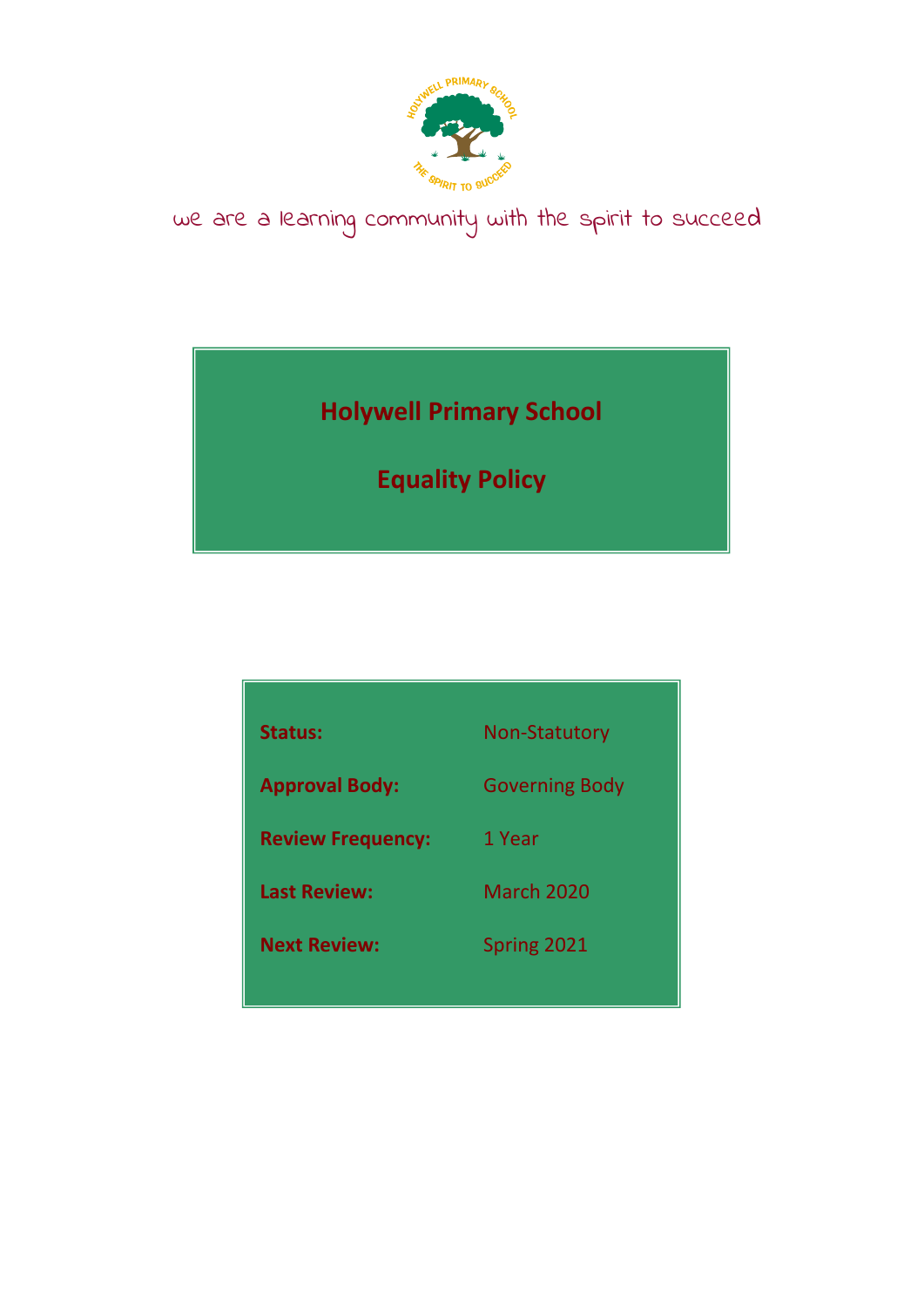# **Holywell Primary School**

# **Equality Policy**



# **1. Introduction**

At Holywell Primary School we believe that the Equality Act provides a framework to support our commitment to valuing diversity, tackling discrimination, promoting equality and fostering good relationships between people. It also ensures that we continue to tackle issues of disadvantage and underachievement of different groups.

#### **2. Purpose of the policy**

- 2.1 The Equality Act 2010 was introduced to ensure protection from discrimination, harassment and victimisation on the grounds of specific characteristics (referred to as protected characteristics). This means that schools cannot discriminate against pupils/staff/parents/carers less favourably because of their sex (gender), race, disability, religion or belief, gender reassignment, sexual orientation or pregnancy or maternity.
- 2.2 Age and marriage and civil partnership are also "protected characteristics" but are not part of the school provisions related to pupils.
- 2.3 The Act requires all public organisations, including schools to comply with the Public Sector Equality Duty and two specific duties.

# The **Public Sector Equality Duty** or "general duty"

This requires all public organisations, including schools to;

- eliminate unlawful discrimination, harassment and victimisation
- advance equality of opportunity between different groups
- foster good relations between different groups

#### **Two "specific duties"**

This requires all public organisations, including schools to:

- 1. Publish information to show compliance with the Equality Duty annually
- 2. Publish Equality Objectives at least every 4 years which are specific and measurable
- 2.4 This policy describes how the school is meeting these statutory duties and is in line with national guidance. It includes information about how the school is complying with the Public Sector Equality Duty and also provides guidance to staff and outside visitors about our approach to promoting equality.

#### **3. Links to other policies and documentation**

3.1 Although this policy is the key document for information about our approach to equalities in line with the Public Sector Equality Duty, we ensure that information about our responsibilities under the Equality Act is also included in our school improvement plan, self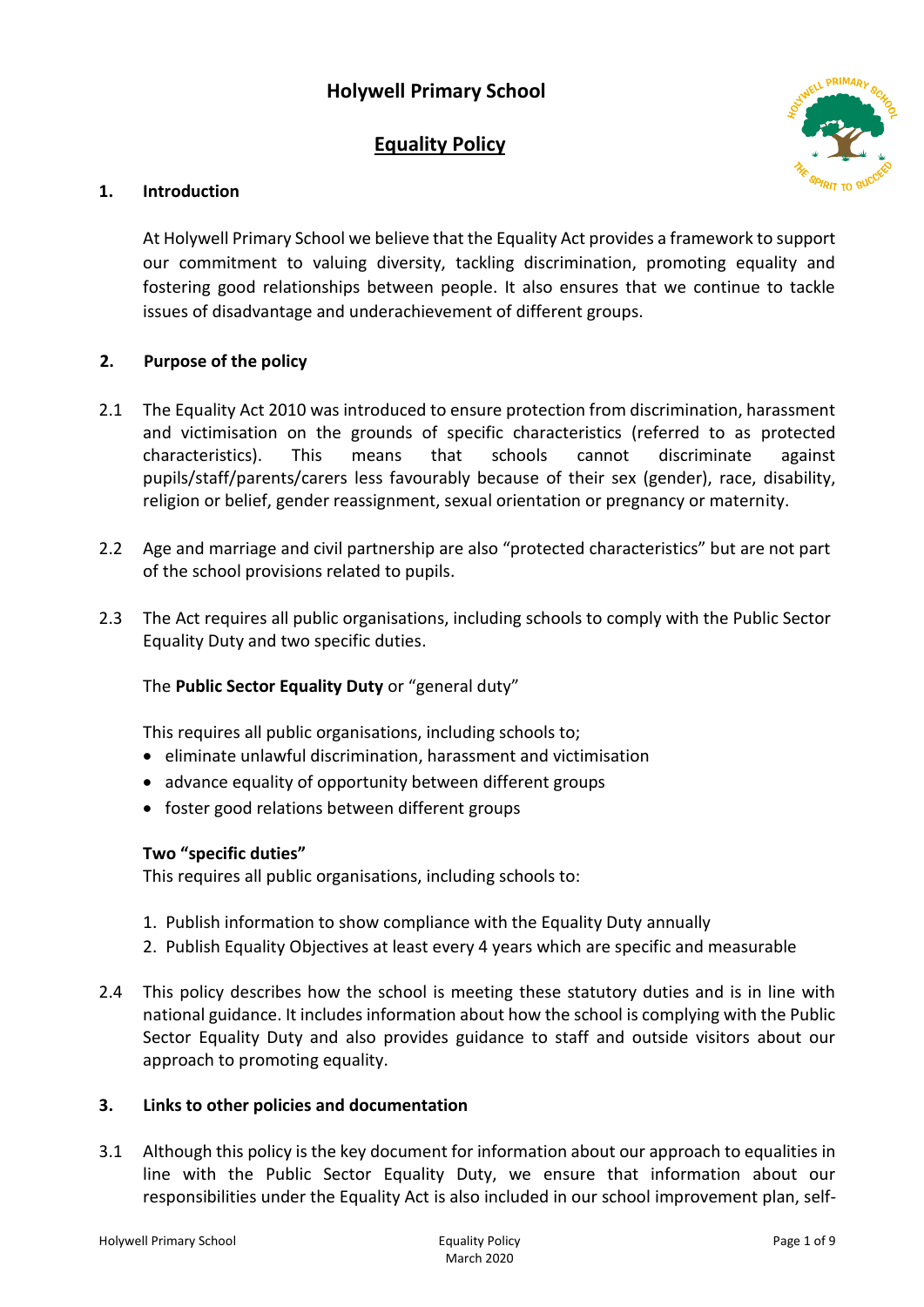evaluation review, the school prospectus, school website, newsletters and all other relevant documentation.

- 3.2 There are also references in the Behaviour Management, SEND and Anti-bullying Policies as well as minutes of meetings involving governors, staff, the Senior Leadership Team and the School Council.
- 3.3 The Equality Act also applies to schools in their role as employers and the way we comply with this is found in our Safer Recruitment Policy. All those involved in recruitment and selection are trained and aware of what they should do to avoid discrimination and ensure equality good practice through the recruitment and selection process. This Equality Policy and related practices are covered in all staff inductions. All temporary staff are made aware of the Equality Policy and practices.

#### **4. Our approach to equality is based on the following 7 key principles:**

- **1. All learners are of equal value**. We do not discriminate against pupils by treating them less favourably on the grounds of their sex (gender), race, disability, religion or belief, sexual orientation..
- **2. We recognise, respect and value difference and understand that diversity is a strength.**  We take account of differences and strive to remove barriers and disadvantages which people may face, in relation to disability, ethnicity, gender, religion, belief or faith and sexual orientation. We believe that diversity is a strength which should be respected and celebrated by all those who learn, teach and visit here.
- **3. We foster positive attitudes and relationships.** We actively promote positive attitudes and mutual respect between groups and communities different from each other.
- **4. We foster a shared sense of cohesion and belonging.** We want all members of our school community to feel a sense of belonging within the school and wider community and to feel that they are respected and able to participate fully in school life.
- **5. We observe good equalities practice for our staff**. We ensure that policies and procedures benefit all employees and potential employees in all aspects of their work, including in recruitment and promotion, and in continuing professional development.
- **6. We have the highest expectations of all our children.** We expect that all pupils can make good progress and achieve to their highest potential.
- **7. We work to raise standards for all pupils, but especially for the most vulnerable**. We believe that improving the quality of education for the most vulnerable groups of pupils raises standards across the whole school.

#### **5. What we are doing to eliminate discrimination, harassment and victimisation**

5.1 We take account of equality issues in relation to admissions and exclusions, the way we provide education for our pupils and the way we provide access for pupils to facilities and services.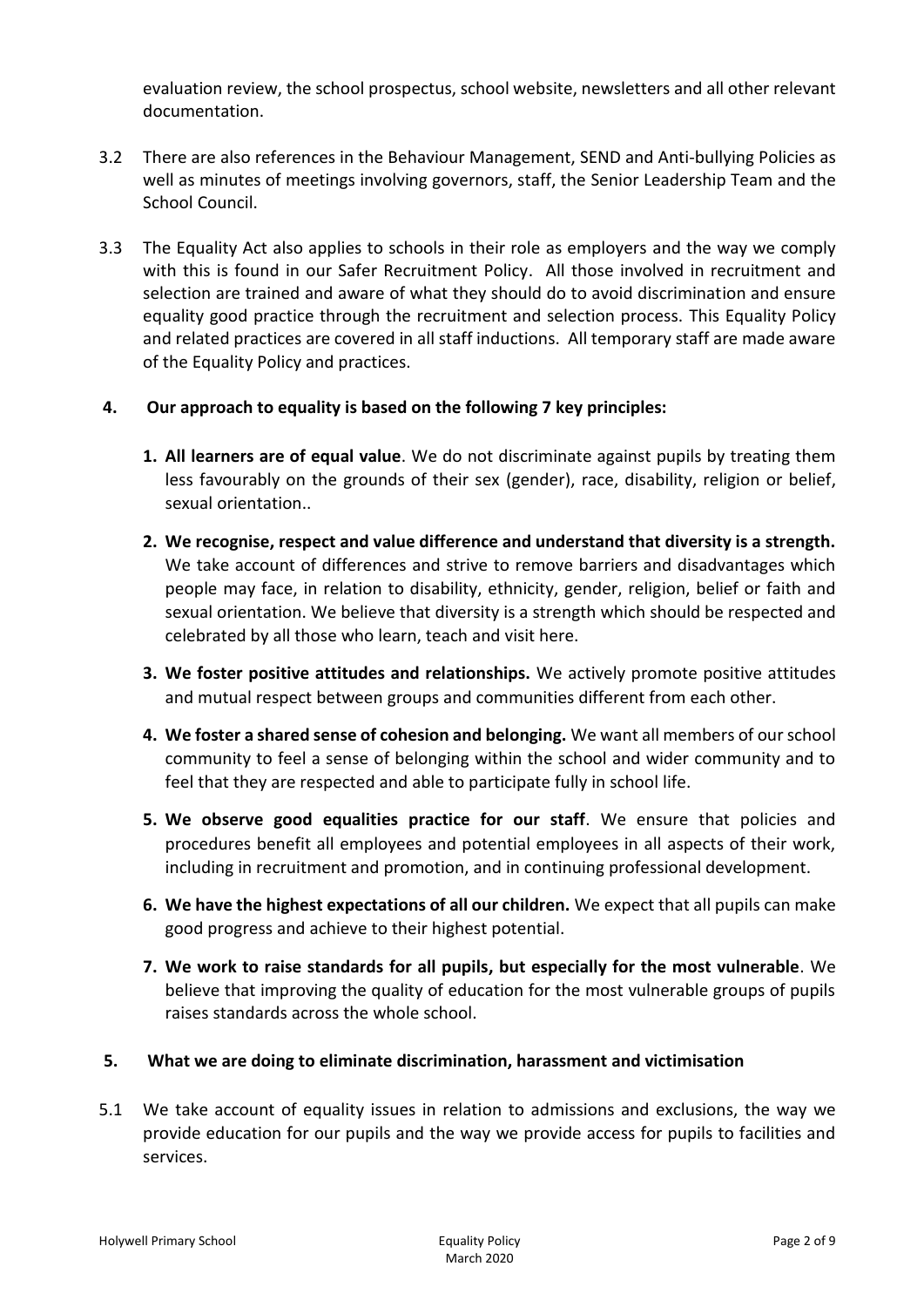- 5.2 We are aware of the Reasonable Adjustment Duty for disabled pupils designed to enhance access and participation to the level of non-disabled pupils and stop disabled children being placed at a disadvantage compared to their non-disabled peers.
- 5.3 The Headteacher ensures that all appointment panels give due regard to this policy so that no-one is discriminated against when it comes to employment, promotion or training opportunities.
- 5.4 We ensure that all relevant policies are made available to parents/carers and other interested parties on the school website and can be requested from the school office. We welcome comments from parents/carers.
- 5.5 We take seriously the need to consider the equality implications when we develop, adapt and review any policy or procedure and whenever we make significant decisions about the day to day life of the school.
- 5.6 We actively promote equality and diversity through the curriculum and by creating an environment which champions respect for all.

5.7 Our admission arrangements are fair and transparent and we do not discriminate against pupils by treating them less favourably on the grounds of their sex (gender), race, disability, religion or belief, sexual orientation.

# **6. Behaviour, exclusions and attendance**

The school policy on Behaviour Management together with our 'Charter' takes full account of the duties under the Equality Act. We make reasonable, appropriate and flexible adjustment for pupils with a disability. We closely monitor data on exclusions and absence from school for evidence of over-representation of different groups and take action promptly to address concerns.

# **7. Addressing prejudice and prejudice-based bullying**

- 7.1 The school challenges all forms of prejudice and prejudice-based bullying, which stand in the way of fulfilling our commitment to inclusion and equality:
	- prejudices around disability and special educational needs
	- prejudices around race, religion or belief, for example anti-Semitism and Islamophobia, or against Travellers, migrants, refugees and people seeking asylum
	- prejudices around gender and sexual orientation, including homophobic and transphobic attitudes
- 7.2 There is guidance on how prejudice-related incidents should be identified, assessed, recorded and dealt with. We treat all bullying incidents seriously.
- 7.3 We keep a record of different prejudice-related incidents and report regularly to the governors about the numbers, types and seriousness of prejudice-related incidents at our school and how we have dealt with them. We review this data termly and take action to eradicate prejudice-related incidents.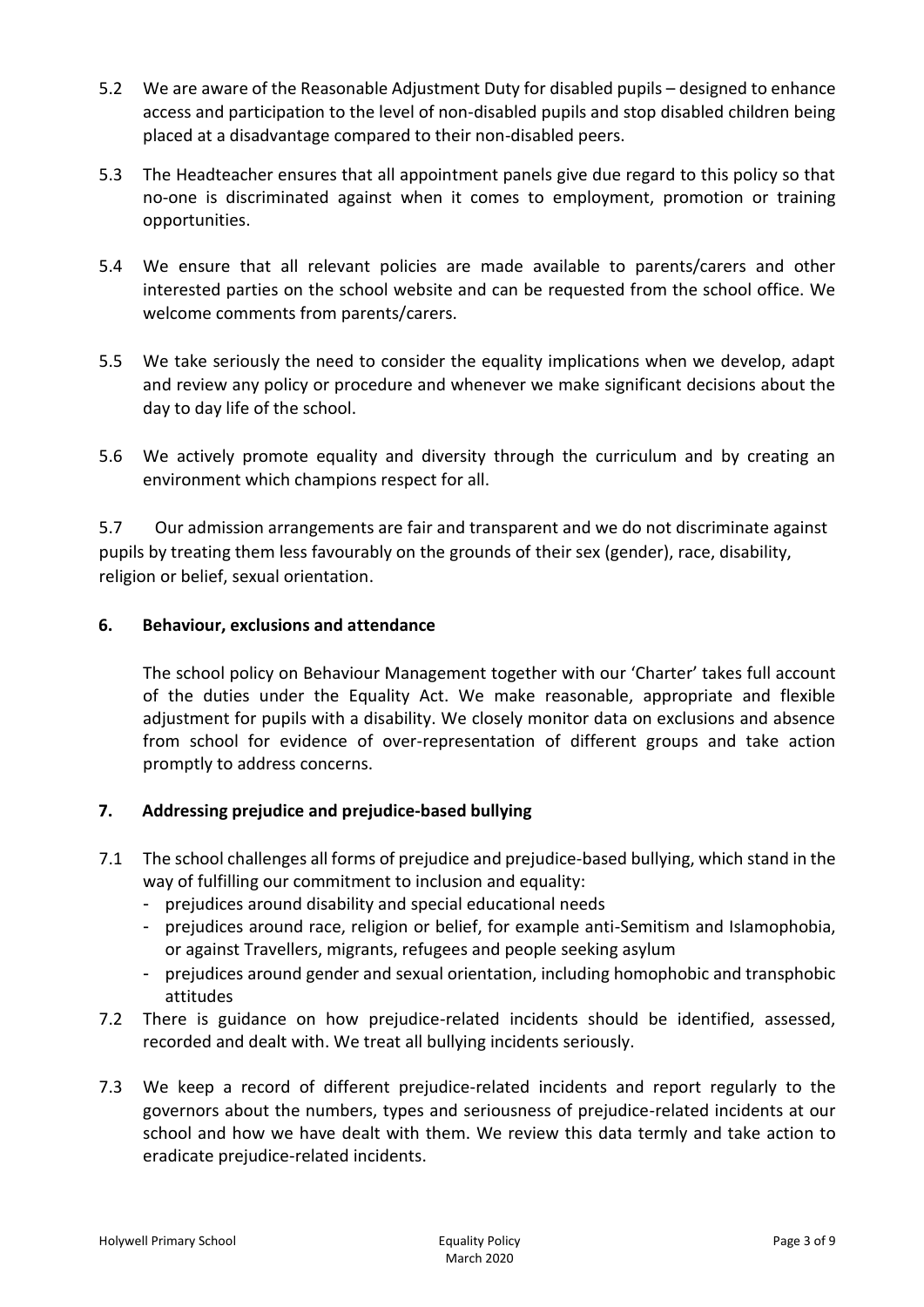#### **8. What we are doing to advance equality of opportunity between different groups**

- 8.1 We are highly visible, open and approachable and strive to have good and effective relationships with all our parents/carers. In addition to which, we provide a range of support strategies such as family learning, use of computers and interpreters, that enable all parents/carers to access the school environment.
- 8.2 We know the needs of our school population very well and collect and analyse data in order to inform our planning and identify targets to achieve improvements. We also analyse attendance at parent consultations and take appropriate action to engage parents who have not attended.
- 8.3 We have procedures, working in partnership with parents and carers to identify children who have a disability through our pupil admissions meetings.
- 8.4 We collect data and monitor progress and outcomes of different groups of pupils and use this data to support school improvement. We take action to close any gaps, for example, for those making slow progress in acquiring age-appropriate literacy and number skills.

#### **9. We collect, analyse and publish data, taking into account:**

- vulnerable groups, overviewed at class, year group and school level
- the % of pupils identified as having a special educational need and/or disability and by their principal need or disability
- attendance and exclusions of different groups

#### **In addition:**

- we avoid language that runs the risk of placing a ceiling on any pupils' achievement or that seeks to define their potential as learners, such as 'less able'.
- we use a range of teaching strategies that ensures we meet the needs of all pupils.
- we provide support to pupils at risk of underachieving.
- we are alert and proactive about the potentially damaging impact of negative language in matters such as race, gender, disability and sexuality.
- we ensure equality of access for all pupils to a broad and balanced curriculum, removing barriers to participation where necessary.
- we have also implemented an Accessibility Plan designed to increase the extent to which pupils with a disability can participate in the curriculum, improve the physical environment and improve the availability of accessible information to disabled pupils.

#### **10. Positive action**

We will take positive and proportionate action to address the disadvantages faced by particular groups of pupils with particular protected characteristics, such as targeted support. The actions will be designed to meet the school's Equality Objectives.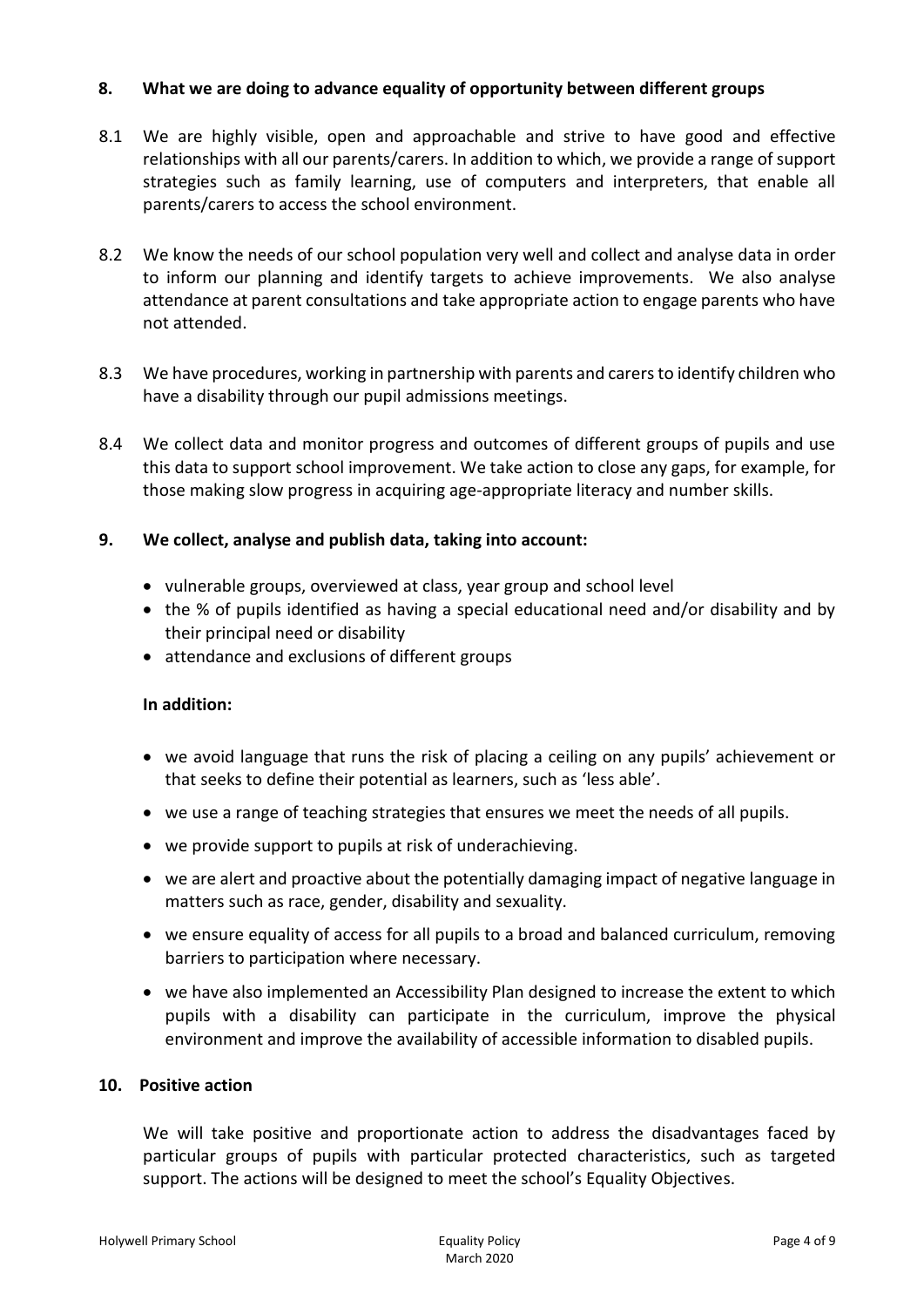- 11. What we are doing to foster good relations
	- we prepare our pupils for life in a diverse society and ensure that there are activities across the curriculum that promote the spiritual, moral, social and cultural development of our pupils.
	- we teach about difference and diversity and the impact of stereotyping, prejudice and discrimination through Personal, Social and Health Education (PSHE) and across the curriculum.
	- we use materials and resources that reflect the diversity of the school population and local community in terms of race, gender and disability, avoiding stereotyping.
	- we promote a whole school ethos and values that challenge prejudice based discriminatory language, attitudes and behaviour.
	- we provide opportunities for pupils to appreciate their own culture and celebrate the diversity of other cultures.
	- we include the contribution of different cultures to world history and promote positive images of people.
	- we provide opportunities for pupils to listen to a range of opinions and empathise with different experiences.
	- we promote positive messages about equality and diversity through displays, assemblies, visitors and whole school events.

# **12. Other ways we address equality issues**

- 12.1 We keep minutes of meetings where equality issues are discussed, e.g. Governors' Meetings.
- 12.2 We have a rolling programme for reviewing all of our school policies in relation to equalities and their impact on the progress, safety and well-being of our pupils.
- 12.3 In order to ensure that the work we are doing on equalities meets the needs of the whole school community we:
	- secure and analyse responses from staff surveys, staff meetings and training events.
	- review feedback and responses from all pupils or specific groups of pupils, from the School Council, PSHE lessons and whole school surveys.
	- analyse issues raised in Annual Reviews or reviews of progress on SEND Support Plans
	- ensure that we secure responses and feedback at Governing Body meetings.

# **13. Equality objectives**

13.1 The objectives which we identify represent our school's priorities and are the outcome of a careful review and analysis of data and other evidence. They also take into account national and local priorities and issues.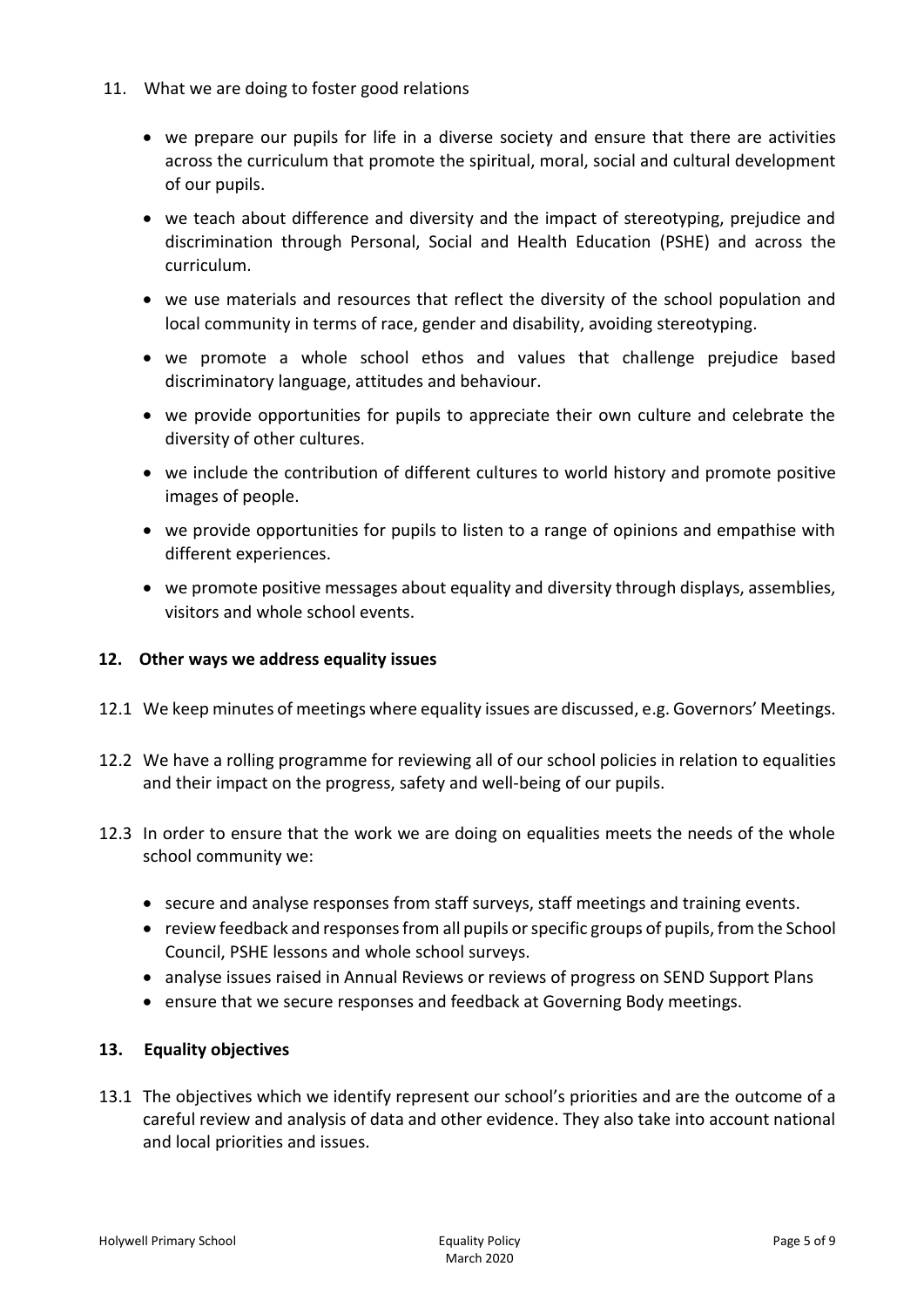- 13.2 We evaluate our success in meeting the Public Service Equality Duties by the extent to which we achieve improved outcomes for the different groups.
- 13.3 We will review and update our Equality Objectives every four years and report annually to the Governing Body on progress towards achieving them. We involve and consult staff, pupils, governors and parents and carers.
- 13.4 We will publish an evaluation of the success in meeting the objectives for parents and carers on the school website and a copy can also be requested from the school office.

#### **14. Roles and responsibilities**

14.1 We expect all members of the school community to support our commitment to promoting equalities and meeting the requirements of the Equality Act. We will provide training, guidance and information to enable them to do this. A check list for school staff and governors is attached at Appendix 1.

#### 14.2 Governing Body

The Governing Body is responsible for ensuring that the school complies with legislation and that this policy and its related procedures are implemented.

The Governing Body keeps aspects of the school's commitment to the Equality Duty under review, for example, in terms of standards, curriculum, admissions and exclusions. Governors review the Equality Policy annually.

#### 14.3 Headteacher

The Headteacher is responsible for implementing the policy; for ensuring that all staff are aware of their responsibilities and are given appropriate training and support; and for taking appropriate action in any cases of unlawful discrimination.

#### 14.4 Teaching and Support Staff

All teaching and support staff will:

- promote an inclusive and collaborative ethos in their classroom.
- challenge prejudice and discrimination.
- deal fairly and professionally with any prejudice-related incidents that may occur.
- plan and deliver curricular and lessons that reflect the school's principles, for example, in providing materials that give positive images in terms of race, gender and disability.
- maintain the highest expectations of success for all pupils.
- support different groups of pupils in their class through differentiated planning and teaching, especially those who may (sometimes temporarily) find aspects of academic learning difficult.
- keep up-to-date with equalities legislation relevant to their work.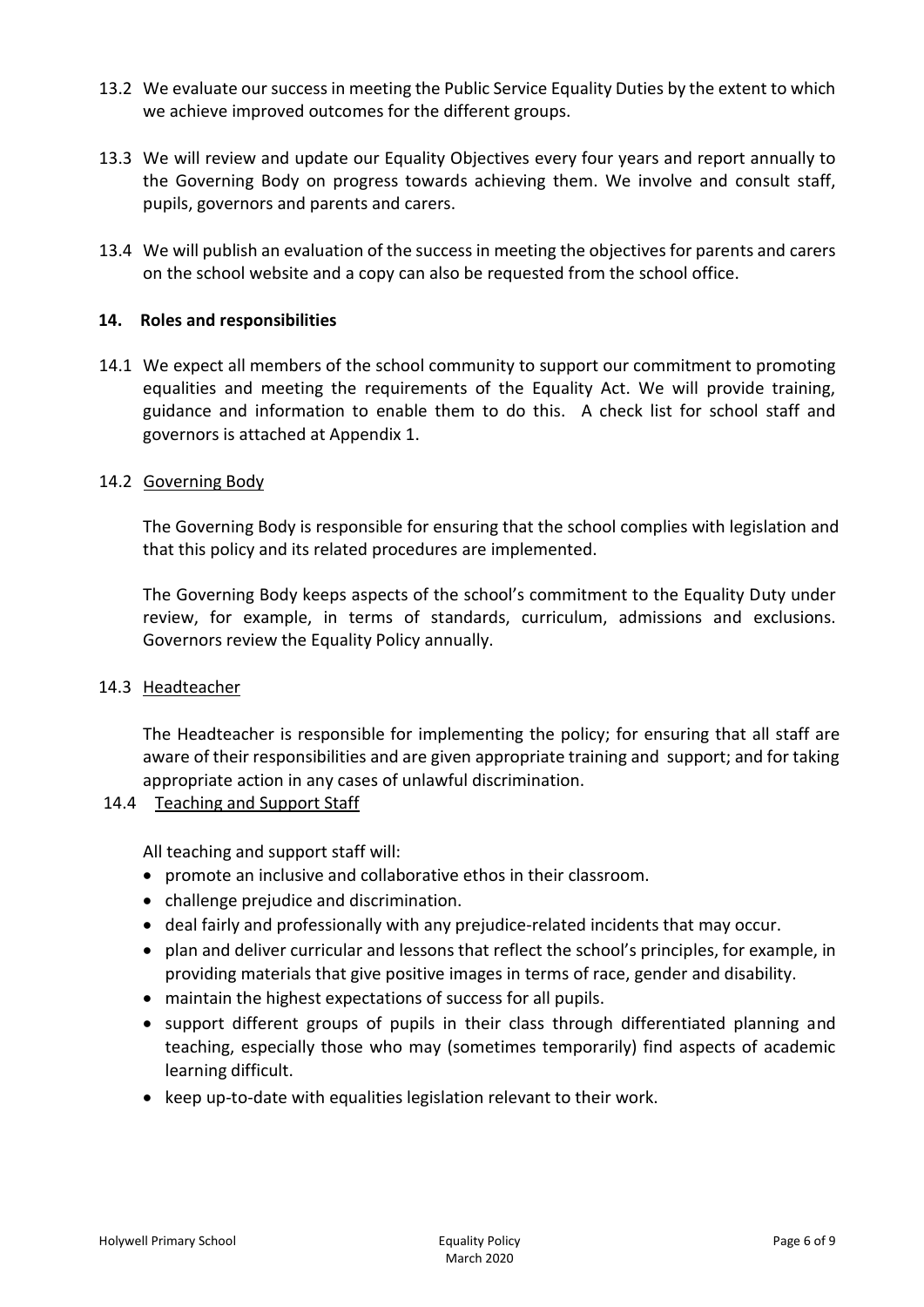#### 14.5 Visitors

All visitors to the school, including parents and carers are expected to support our commitment to equalities and comply with the duties set out in this policy.

#### **15. Equal opportunities for staff**

- 15.1 This section deals with aspects of equal opportunities relating to staff. We are committed to the implementation of equal opportunities principles and the monitoring and active promotion of equality in all aspects of staffing and employment.
- 15.2 All staff appointments and promotions are made on the basis of merit and ability and in compliance with the law.
- 15.3 We are also committed to ensure wherever possible that the staffing of the school reflects the diversity of our community.
- 15.4 As an employer we strive to ensure that we eliminate discrimination and harassment in our employment practice and actively promote equality across all groups within our workforce.
- 15.5 We respect the religious beliefs and practice of all staff, pupils and parents and comply with reasonable requests relating to religious observance and practice.
- 15.6 We ensure that all staff, including support and administrative staff, receive appropriate training and opportunities for professional development, both as individuals and as groups or teams.

#### **16. Monitoring and reviewing the policy**

This policy is reviewed annually.

#### **17. Disseminating the policy**

- 17.1 This Equality Policy is available;
	- on the school website
	- as paper copies in the school office
- 17.2 We ensure that the whole school community knows about the policy, objectives and data through the school newsletter, assemblies, staff meetings and other communications.
- 17.3 We publish on the school's website copies of relevant policies and guidance, including those on Behaviour Management, SEND and Anti-bullying.